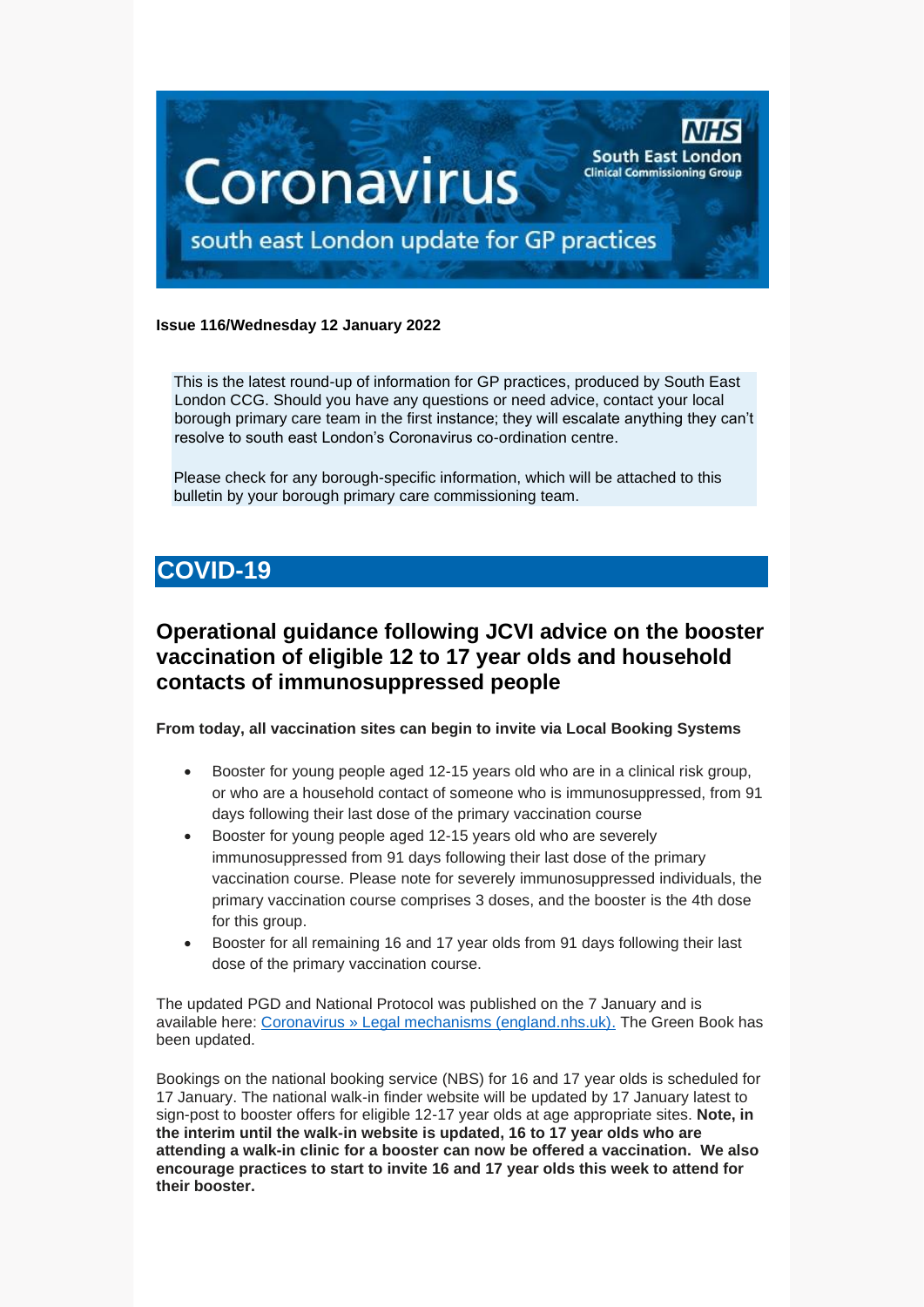This guidance is to be read in conjunction with our system letter [\(here\)](https://www.england.nhs.uk/coronavirus/wp-content/uploads/sites/52/2021/12/C1524-updated-jvci-advice-for-the-vaccination-of-children-and-young-people.pdf) from 23 December 2021 and JCVI advice [\(here\)](https://www.gov.uk/government/publications/jcvi-update-on-advice-for-covid-19-vaccination-of-children-and-young-people) from 22 December 2021.

Alongside vaccination of these groups please continue to vaccinate our vulnerable cohorts, care home residents and staff, immunosuppressed people, those who are unvaccinated and look to explore all opportunities to drive uptake from your site.

Please also [see tips for increasing local demand](https://future.nhs.uk/P_C_N/view?objectId=121369733) and maximise the deployment of vaccination supply close to its expiry date. Please ensure that stock usage is prioritised in line with expiry date, site size and throughput highlighting risks of excess through your usual system and regional routes.

### **Booster for eligible 12-15 year olds and 16 to 17 year olds**

- · Comirnaty® 30 microgram/0.3ml dose vaccine is the recommended vaccine for those aged 12-17 years.
- No changes are required to the Point of Care Systems to enable the recording of booster vaccinations to those aged 12-17 years old. The warning messages for most PoC applications will be updated by 17 January. Please note that this warning message should not prevent clinicians from vaccinating and recording the booster dose.
- · **Recording boosters for severely immunosuppressed 12-15 year olds in PoC systems:** For these patients, the booster dose will be their 4<sup>th</sup> dose 91 days following their third primary vaccination dose. Please record this as a *second booster*. Point of Care Systems such as Pinnacle support the recording of multiple boosters.
- Please note: boosters for 16 and 17-year-old severely immunosuppressed and household contacts of those who are immunosuppressed are already recommended, as set out in Chapter 14a of the Green Book.

### *Booking systems*

- We expect booster appointment bookings for 16 and 17 year olds to be available on the NBS from 17 January. 16 and 17 year olds will be able to book into booster slots already set up by sites that have made themselves accessible for this age group. An NBS booking pathway for boosters for 12-15 year olds who are in a clinical risk group or household contact of someone who is immunosuppressed is currently being considered. Further detail to follow.
- National call/recall: for booster doses for 16 and 17 year olds are scheduled from Mon 17 January. National call/recall efforts to supplement local call/recall arrangements for booster doses for 12-15 year olds who are in a clinical risk group are currently being considered. Further detail to follow.
- · From 17 January, the national walk-in site finder at [www.nhs.uk/grab-a-jab](http://www.nhs.uk/grab-a-jab) will be updated to direct 16- and 17-year-olds and 12 –15-year-olds in a clinical risk group for their booster to age-appropriate walk-in sites who are compliant with the readiness checklist Part A (for 16- and 17-year-olds), and Part A and B (12– 15-year-olds) available [here.](https://future.nhs.uk/CovidVaccinations/view?objectId=122010373)

#### *Site requirements: processes at site arrival for all children and young people*

- All sites must have processes in place at arrival to identify eligible 12-17 year olds attending for their booster. All staff, including front-of-house volunteers and site security must be briefed on these requirements.
	- o Eligible children and young people must be identified at check-in and immediately routed to be seen by appropriately trained staff, and to receive the correct dose and vaccine.
	- o Please note that for individuals in clinical risk groups such as severely immunosuppressed patients, priority access such as fast track lanes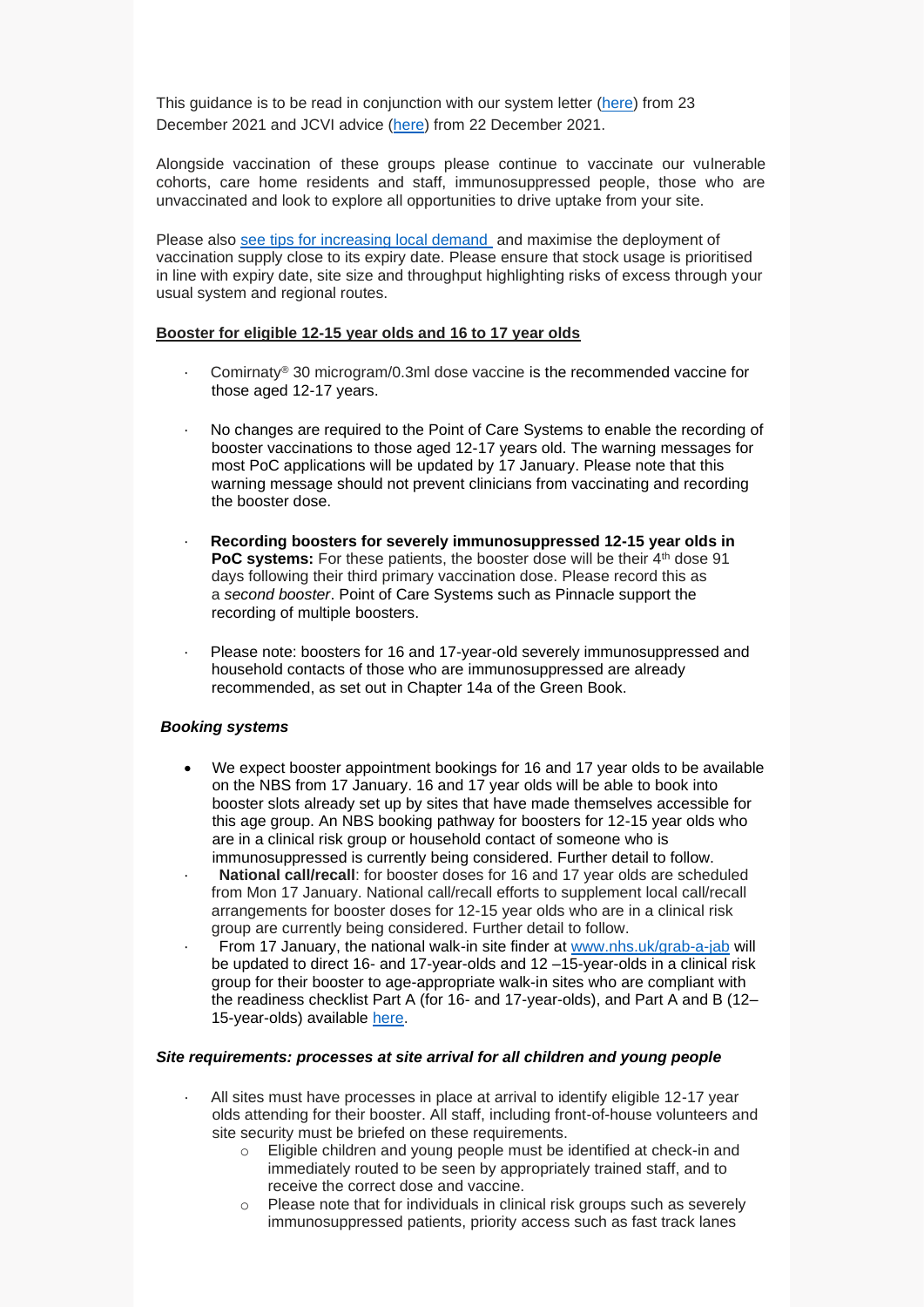should be considered to ensure they do not experience long waiting times for their appointment.

- o Note that recent infection with COVID-19 would require deferral of vaccination as follows:
	- For 12-15 year olds in a risk group, vaccination should be deferred until 4 weeks following the start of symptoms, or the day of a positive test sample for asymptomatic individuals.
		- For 16 to 17 year olds who are not in a risk group, vaccination should be deferred until 12 weeks following the start of symptoms, or the day of a positive test sample for asymptomatic individuals
- Sites should have policies in place to support people with a disability and the provision of reasonable adjustments. Staff should be aware of these practices and where practical needs should be identified prior to attendance and shared with staff to ensure a positive experience for all.

#### **Consent and Mental capacity consideration**:

- Providers need to follow the principles in The Green Book Chapter 2: [https://assets.publishing.service.gov.uk/government/uploads/system/uploads/](https://assets.publishing.service.gov.uk/government/uploads/system/uploads/attachment_data/file/994850/PHE_Greenbook_of_immunisation_chapter_2_consent_18_June21.pdf) [attachment\\_data/file/994850/PHE\\_Greenbook\\_of\\_immunisation\\_chapter\\_2\\_con](https://assets.publishing.service.gov.uk/government/uploads/system/uploads/attachment_data/file/994850/PHE_Greenbook_of_immunisation_chapter_2_consent_18_June21.pdf) [sent\\_18\\_June21.pdf](https://assets.publishing.service.gov.uk/government/uploads/system/uploads/attachment_data/file/994850/PHE_Greenbook_of_immunisation_chapter_2_consent_18_June21.pdf)
- Where the assessment indicates a young person lacks mental capacity to consent to the vaccine, discussions with family members/carers and anyone appointed as a Health or Welfare Deputy or with Lasting Power of Attorney should begin early, and preparations made for a best interests decision in line with the checklist in Section 4 of the MCA (where applicable). Additional guidance can be

found [https://future.nhs.uk/NationalCOVID19VaccineEquality/view?objectId=102](https://future.nhs.uk/NationalCOVID19VaccineEquality/view?objectId=102201797) [201797](https://future.nhs.uk/NationalCOVID19VaccineEquality/view?objectId=102201797)

### *Post-vaccination observation of children and young people*

• The required 15-minute observation period is currently suspended across the programme for most people being vaccinated. However, some children with specific risk factors still need a period of observation as detailed in table 5 in the Green Book on the management of patients with a history of allergy [\(here\)](https://assets.publishing.service.gov.uk/government/uploads/system/uploads/attachment_data/file/1043861/Greenbook-chapter-14a-24Dec21.pdf). As this is a temporary suspension, we would like to remind providers that if reintroduced, there should be appropriate estate and pathways to accommodate the 15minute wait.

### **IMMEDIATE ACTIONS REQUIRED**

#### **Actions for practices and PCN Groupings**

- From today, all PCN-led sites signed up to the Phase 3 Enhanced Service specification can administer booster vaccinations to eligible 12 -15 year olds who are in a clinical risk group, severely immunosuppressed or household contacts of someone who is severely immunosuppressed, and 16 to 17 year olds.
- PCN-led sites vaccinating this group need to complete the checklists to ensure that the workforce is appropriately trained to support this cohort.
- The Phase 3 General Practice Enhanced Service specification has been updated to enable PCN Groupings to vaccinate this additional group with immediate effect and the updated specification can be read [here.](https://www.england.nhs.uk/coronavirus/publication/enhanced-service-specification-phase-3-coronavirus-vaccination/)
- · With immediate effect, GPs are asked to undertake local searches to identify the following and to enable the vaccination of
	- o 12 -15 year olds who are in a clinical risk group or household contact of someone who is severely immunosuppressed
	- o 12-15 year olds who are severely immunosuppressed,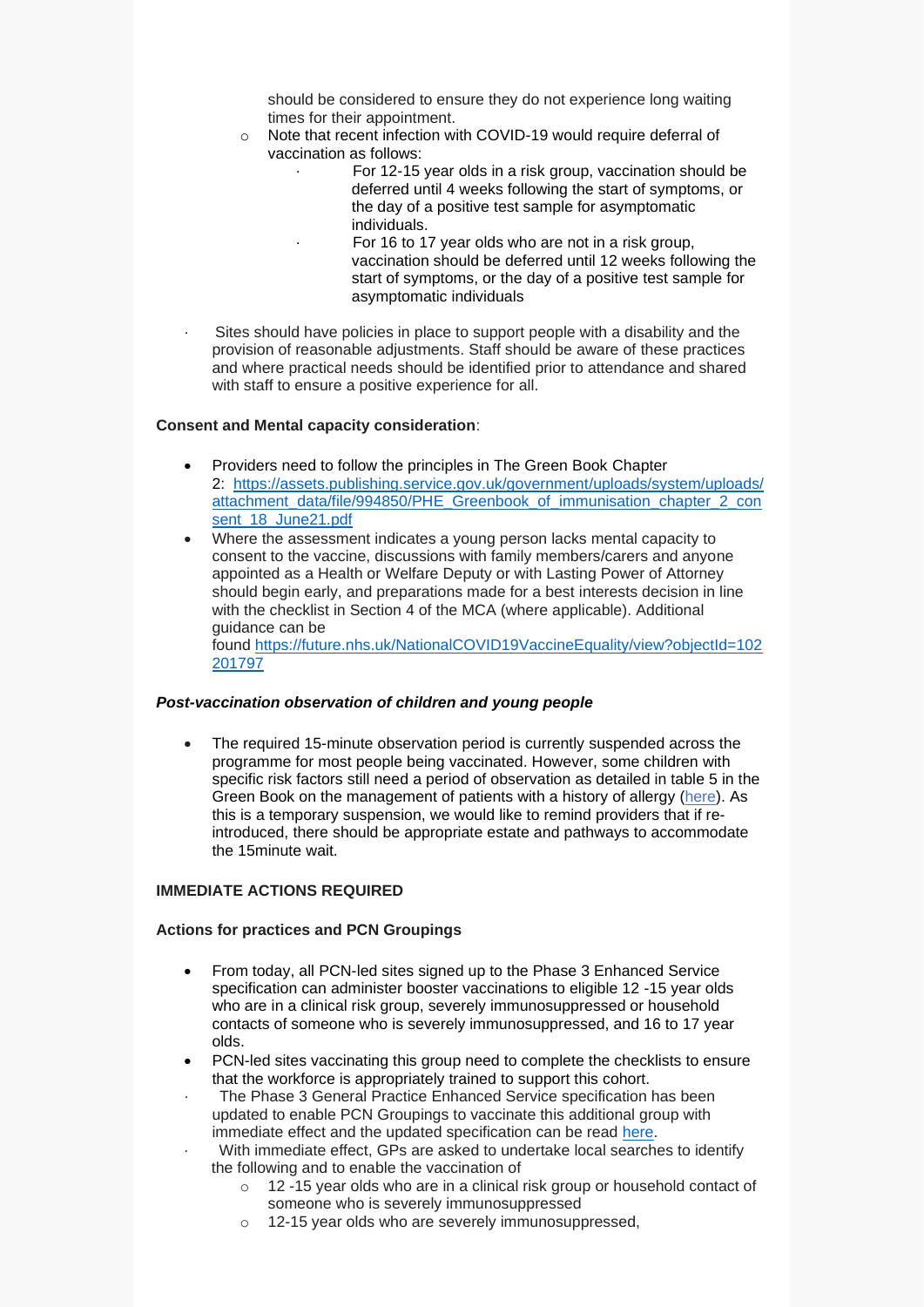- Searches should include local searches of patient lists and the GP COVID-19 vaccine dashboard. This request is necessary for the reasons of public interest.
	- o NOTE: The GP COVID-19 vaccine dashboard has an existing category for severely immunosuppressed people aged 12-15 years. The dashboard will be updated to include categories for 12-15 year olds who are in a clinical risk group in due course. This request applies to all GP sites regardless of participation in the COVID-19 vaccination programme. PCN Groupings are asked to run searches by 21 January [14 days post the date of this letter] at the latest.
	- o If a GP practice is not participating in the COVID-19 vaccination programme or not able to deliver boosters to this group, please ensure you provide a list of all identified eligible children to your local commissioner as soon as possible and by 21 January [14 days post the date of this letter] so that provisions can be made to invite and vaccinate this group.
	- o Please ensure for identified severely immunosuppressed patients who cannot be vaccinated via the GP/PCN that they receive a GP referral letter confirming eligibility and appropriate timing for a booster for these patients to be able to use available walk-in clinics.
- As a reminder, a temporary supplement of  $£10$  is provided for the administration of COVID-19 vaccinations to severely immunosuppressed people from 1 December 2021 to 31 January 2022, that includes boosters (fourth doses). Point of Care Systems are being updated to reflect this change.

If you have any questions please contact england.vaccinecentresgroupsupport@nhs.net for Vaccination Centres Support or england.pccovidvaccine@nhs.net for Local Vaccination Centres (Primary Care Networks and Pharmacies).

## **Guidance: Assessing, Monitoring and Treating COVID in General Practice and Accompanying Assessment Pathway**

[This guidance](https://selondonccg.nhs.uk/wp-content/uploads/2022/01/C1514_Assessing-monitoring-and-treating-COVID-in-General-Practice_060122.pdf) has been developed to support frontline clinicians with the assessment, monitoring and treatment of patients who present to general practice with symptomatic COVID-19. There may be local variation in the pathways to access community monitoring and therapeutics. This guidance aims to provide a high-level overview on which patients are eligible, as well as information on how to support your patients to access these interventions.

## **Guidance for GPs dealing with patients requesting medical exemption from COVID-19 vaccinations.**

Both the BMA and LMC have issued guidance which can be found below.

COVID-19 vaccination exemptions - [COVID-19: toolkit for GPs and GP practices -](https://www.bma.org.uk/advice-and-support/covid-19/gp-practices/covid-19-toolkit-for-gps-and-gp-practices/covid-19-vaccination-exemptions) BMA

[Covid-19 vaccination medical exemption certificates guidance.pdf \(lmc.org.uk\)](https://www.lmc.org.uk/visageimages/2021%20Londonwide%20Newsletters/Covid-19%20vaccination%20medical%20exemption%20certificates%20guidance.pdf)

# **Updated Covid-19 vaccine advice to LVS centres and GP practices for individuals with previous allergic reactions**

South East London CCG have updated this resource, which is designed to support primary care staff with the review of patients who have had a previous allergic reaction. The updated resource now includes information relating to the Moderna vaccine and the temporary suspension of the 15-minute wait in individuals without history of allergy.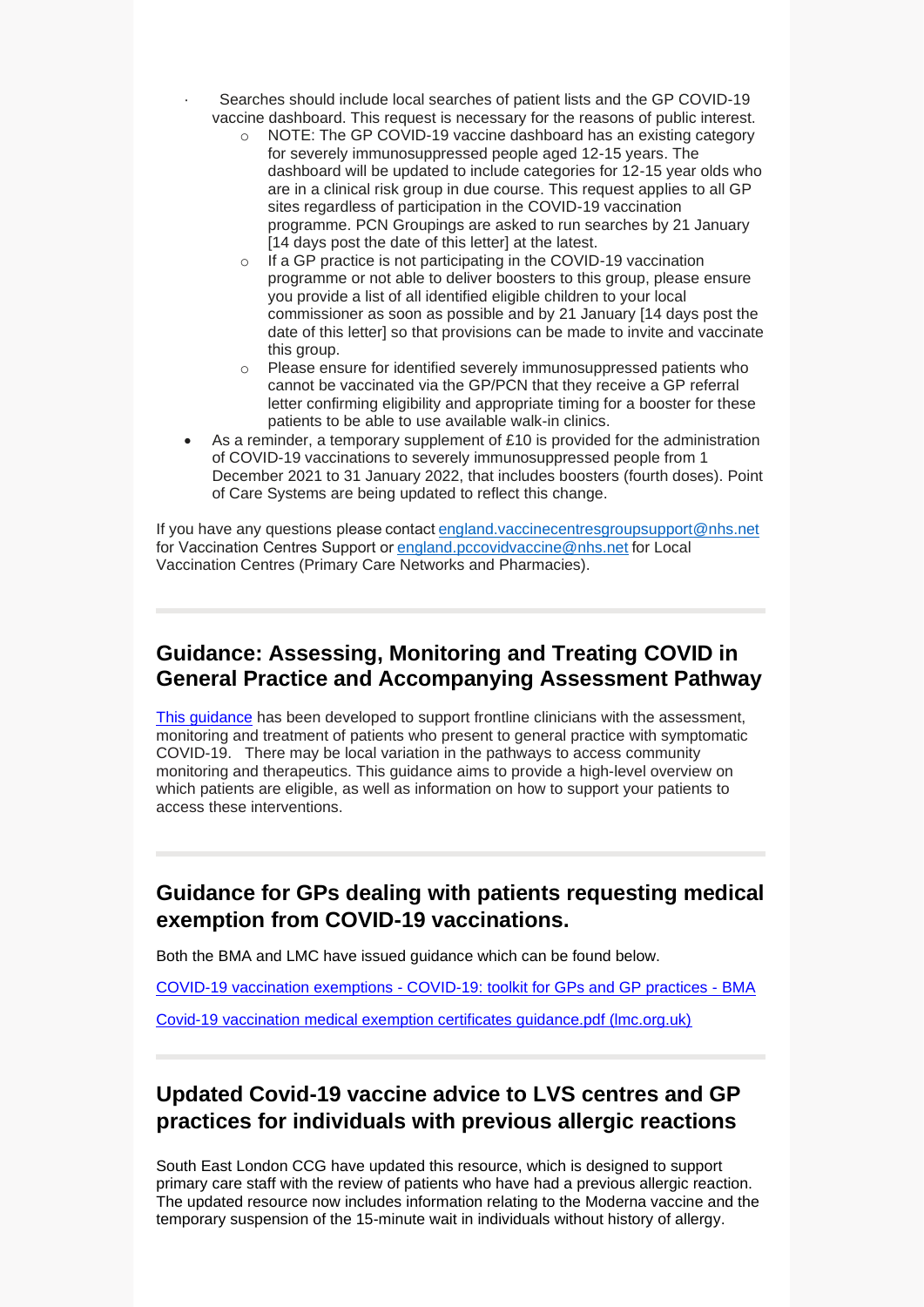Please see the [link](https://selondonccg.nhs.uk/wp-content/uploads/2022/01/Updated-allergy-pathway-Dec-21.pdf) to the guidance for further information and contact your Medicines Optimisation Team if you have any further queries.

### **Updated UKHSA guidance: confirmatory PCR tests to be temporarily suspended for positive lateral flow test results**

From 11 January, those who receive positive lateral flow device (LFD) results for COVID-19 will be required to self-isolate immediately and will not be required to take a confirmatory PCR test. Please see [letter](https://selondonccg.nhs.uk/wp-content/uploads/2022/01/Updated-UK-Health-Security-Agency-guidance-confirmatory-PCR-testing.pdf) from 8 January in full here.

### **Availability of Lateral Flow Tests**

Intermittent availability of Lateral Flow Tests recently via the BAU route <https://www.gov.uk/order-coronavirus-rapid-lateral-flow-tests> has impacted staff across the ICS. This has been met with a focus to bolster the availability of tests through this route, with a 200% increase in delivery slots and increased orders of LFT's from manufacturers. NHS Digital are working to provide NHS staff an enhanced delivery function through this route. Staff are encouraged to persist with ordering as usual, but may find that **more than one attempt** daily is required at this stage. Where PC and H&SC staff are still unsuccessful, the SEL Testing Team will provide staff access to a route for personal collection of an incident stock of LFT's through local Borough Testing supplies. Guidance can be sought by contacting [selccg.covdtesting@nhs.net.](mailto:selccg.covdtesting@nhs.net) Monday to Friday. Practices who require PCR Tests stock for symptomatic patient use should contact [Making COVID-19 PCR testing available in general practice](https://assets.publishing.service.gov.uk/government/uploads/system/uploads/attachment_data/file/932740/Making_COVID-19_PCR_testing_available_in_general_practice.pdf)  [\(publishing.service.gov.uk\)](https://assets.publishing.service.gov.uk/government/uploads/system/uploads/attachment_data/file/932740/Making_COVID-19_PCR_testing_available_in_general_practice.pdf)

### **COVID-19 testing and reporting**

Regular antigen testing of all practice staff is critical to protect staff and patients and slow the spread of Covid-19. Staff testing is vital - even after vaccination. ALL test results regardless of outcome must be reported. Find out more [here](https://selondonccg.nhs.uk/wp-content/uploads/2022/01/Key-messages-for-GP-weekly-bulletin-7-January-2022.pdf) in our weekly update and below:

**Staff testing**: Reminder that all staff vaccinated or unvaccinated, should still be undertaking twice weekly asymptomatic testing using lateral flow test kits obtained from the .gov website (See below) and reporting ALL results on the government website. This is still needed to protect staff, colleagues, family member and patients within their care. It is advised when reporting to set up an account, this makes it quicker to report subsequent test results as previous information is pre-populated. You can also can the QR code on the test cartridge in cases where the text is too small to read easily.

**Lateral flow test kits for vaccination sites:** Please note that staff and volunteers should be accessing test kits via the national government website and should be testing and reporting before attending site. Order: [https://www.gov.uk/order-coronavirus-rapid](https://www.gov.uk/order-coronavirus-rapid-lateral-flow-tests)[lateral-flow-tests](https://www.gov.uk/order-coronavirus-rapid-lateral-flow-tests) and Report: [Report a COVID-19 rapid lateral flow test result -](https://www.gov.uk/report-covid19-result) GOV.UK [\(www.gov.uk\).](https://www.gov.uk/report-covid19-result) However, sites are still encouraged to hold a small supply for emergency use in cases where staff or volunteers turn up without having tested. Please let the SEL CCG Testing Team [selccg.covidtesting@nhs.net](mailto:selccg.covidtesting@nhs.net) know if you need any small supplies for emergency use and we will support obtaining a small number of kits from our Local Authority Partners.

**PCR kits in surgeries:** Reminder that GP practices should have a small stock of PCR kits for use in emergencies for staff or patients who present with possible covid symptoms. Assistance in ordering these can be made via the Specialist Team via 119.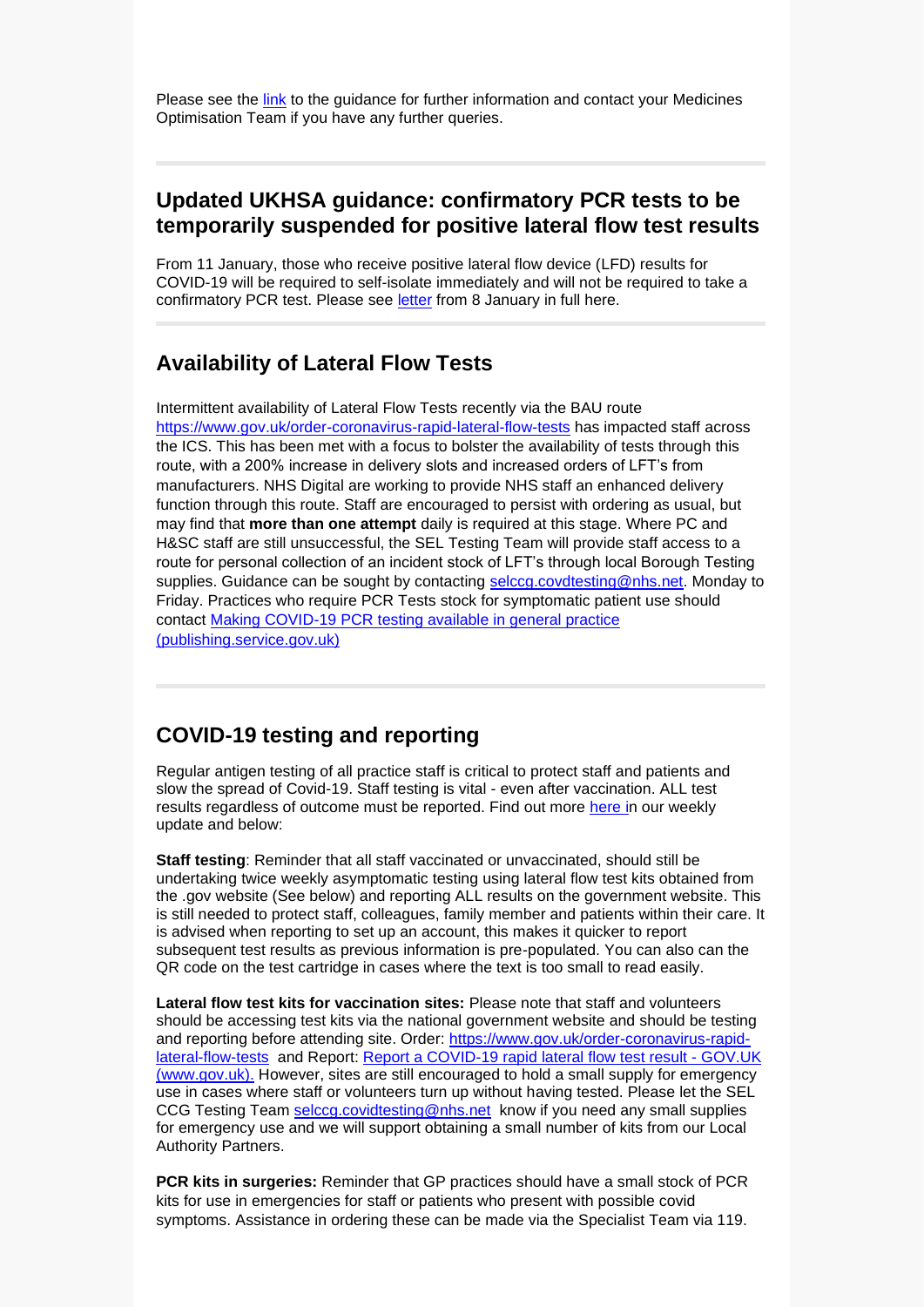Please follow the link for information. [https://www.gov.uk/government/publications/covid-](https://www.gov.uk/government/publications/covid-19-testing-in-general-practice)[19-testing-in-general-practice](https://www.gov.uk/government/publications/covid-19-testing-in-general-practice)

Changes to collection of lateral flow kits from local sites and pharmacies: Many collection sites are now requiring a 'collection code' before issuing up to 2 lateral flow test kits (7 tests in each box). The code can be obtained by following the information on the government website [https://test-for-coronavirus.service.gov.uk/collect-lateral-flow](https://test-for-coronavirus.service.gov.uk/collect-lateral-flow-kits)[kits](https://test-for-coronavirus.service.gov.uk/collect-lateral-flow-kits) to obtain a collect code via text and email. Alternatively, some collection points are displaying a QR code which can be scanned to access a form which once completed will generate a collect code.

Lateral flow Instructions in other languages: SEL have successfully managed to petition for the 3 main languages used by Afghanistan's to support the many other translations already available. These can now be found on the government website: <https://www.gov.uk/guidance/covid-19-self-test-help>

Any testing questions please contact [avril.satchwell@nhs.net](mailto:avril.satchwell@nhs.net) Head of SEL CCG Covid Testing or the wider SEL Testing Team at [selccg.covidtesting@nhs.net](mailto:selccg.covidtesting@nhs.net)

# **GP Updates**

## **Action required by 13 January - co-design opportunity for new electronic health record**

Guys and St Thomas' Trust and Kings College Hospital Trust will be implementing Epic [Electronic Health Record \(EHR\) system in 2023.](https://www.guysandstthomas.nhs.uk/about-us/electronic-health-record/electronic-health-record.aspx) This will not only have benefits to patients and staff but there will also be benefits to our primary care colleagues.

The Trusts will be introducing a new clinic letter template that aims to streamline and standardise the information primary care colleagues receive from the Trusts. They are looking for a group of GPs representing the boroughs in South East London to provide their thoughts on the template.

This group would be provided with the template letter, a short online survey and in addition be invited to discuss the template at an **optional** online feedback session.

If you would like to take part please review [the attached letter](https://selondonccg.nhs.uk/wp-content/uploads/2021/12/Epic-Clinic-Letter-Example_20211202.pdf) by **13 January** on [SurveyMonkey.](https://www.surveymonkey.co.uk/r/RFFPMN9)

There is a feedback session on 21 January from 1.30- 2.30. Register [here.](https://www.eventbrite.co.uk/e/gp-clinic-letter-feedback-session-tickets-227593928567)

## **Funding arrangements for bed and community care capacity in the hospice sector**

As outlined in the NHSE/I letter dated 13 December 2021, grant funding is to be made available, to secure and increase NHS capacity for 13 December 2021 to 31 March 2022. ['Funding arrangements for bed and community care capacity in the hospice](https://www.england.nhs.uk/coronavirus/publication/funding-arrangements-for-bed-and-community-care-capacity-in-the-hospice-sector/)  [sector, December 2021 to March 2022',](https://www.england.nhs.uk/coronavirus/publication/funding-arrangements-for-bed-and-community-care-capacity-in-the-hospice-sector/) has now been published which outlines the aim of the grant and how payment will be calculated. In addition, it states the CCG position of maintaining existing funding arrangements. Please direct any queries regarding this guidance to [england.covid-eolc@nhs.net.](mailto:england.covid-eolc@nhs.net) [Supporting Q&As with further detail have also](https://www.hospiceuk.org/professionals/grants/nhs-england-and-nhs-improvement-funding-programme)  [been published by Hospice UK](https://www.hospiceuk.org/professionals/grants/nhs-england-and-nhs-improvement-funding-programme)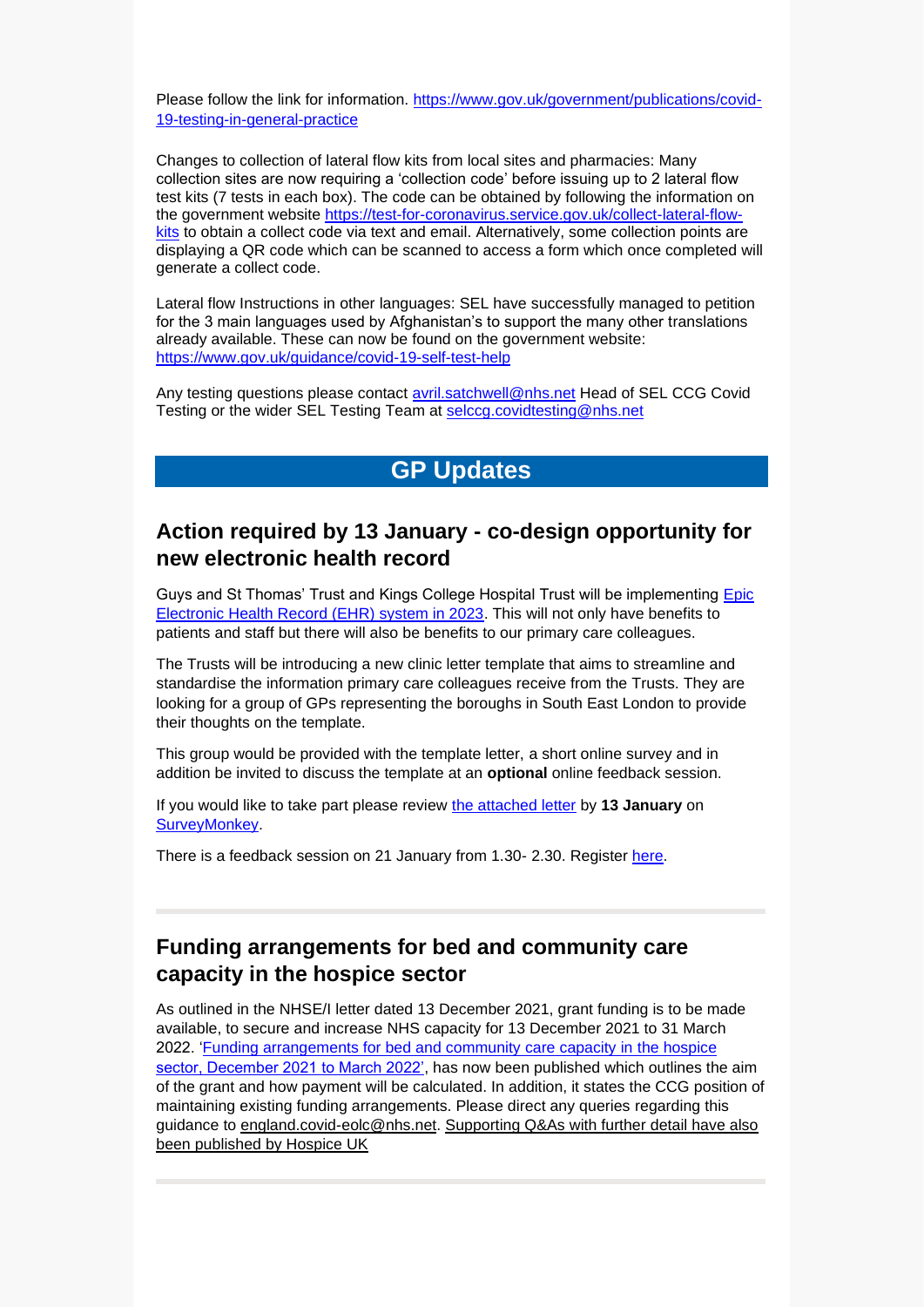# **Drug Safety Update: Dapagliflozin: Indication for type 1 diabetes – withdrawn**

The marketing authorisation holder for dapagliflozin withdrew the indication for type 1 diabetes across Europe and in the UK in October. A [letter was sent to UK healthcare](https://assets.publishing.service.gov.uk/media/619374948fa8f5037ffaa083/20211102-uk-dhpc-forxiga-T1D-withdrawal.pdf)  [professionals](https://assets.publishing.service.gov.uk/media/619374948fa8f5037ffaa083/20211102-uk-dhpc-forxiga-T1D-withdrawal.pdf) to inform them of the withdrawal. The other indications of dapagliflozin are unchanged. The decision to voluntarily withdraw the indication in type 1 diabetes (T1DM) was not driven by any new safety concerns and followed commercial considerations due to a specific European-wide regulatory requirement for this authorisation.

For people with Type 1 diabetes taking dapagliflozin, please contact the patient's usual specialist diabetes team for advice.

### **Advice for healthcare professionals:**

- Any discontinuation of dapagliflozin in patients with T1DM must be made by or in consultation with the patient's usual specialist diabetes team
- After stopping dapagliflozin treatment, frequent blood glucose monitoring is recommended
	- o An increased insulin dose may be needed, which should be undertaken carefully to minimise the risk of hypoglycaemia or hyperglycaemia
- Dapagliflozin has a diuretic effect associated with a decrease in blood pressure, a small increase in blood pressure may be seen upon discontinuation.
- Diabetic ketoacidosis is a known side effect of dapagliflozin, reported with common frequency in T1DM. Additional risk minimisation materials to mitigate risk are no longer available.

See [Drug Safety Update: Dapagliflozin \(Forxiga\)](https://www.gov.uk/drug-safety-update/dapagliflozin-forxiga-no-longer-authorised-for-treatment-of-type-1-diabetes-mellitus) for further in formation.

# **SEL Prescribing Support Dietetic Service UPDATES**

The adult and children's PSD Team continue to run their services across all boroughs in South East London. The teams support GP practices by providing advice and review for adult patients prescribed oral nutritional supplements (ONS) and for children prescribed extensively hydrolysed formulas for suspected non IGE cow's milk allergy (CMA). The aim of the service is to ensure prescriptions are clinically appropriate and cost effective.

- **Contact Us:** If your practice would like support reviewing ONS or CMA prescriptions please email [gst-tr.prescribingsupportdietitians@nhs.net](mailto:gst-tr.prescribingsupportdietitians@nhs.net)
- **Education Webinar:** Malnutrition and appropriate prescribing of Oral nutritional supplements. The Adult SEL PSD team would like to invite you to a one-hour free lunchtime webinar (one CPD point) on Friday 28 January 2022, 1330-1430. The focus will be on identifying malnutrition, appropriate products to prescribe and when to refer to specialist services.
	- o Please book your attendance via the link below: [https://www.eventbrite.co.uk/e/malnutrition-and-appropriate-prescribing](https://www.eventbrite.co.uk/e/malnutrition-and-appropriate-prescribing-of-oral-nutritional-supplements-tickets-225757947097)[of-oral-nutritional-supplements-tickets-225757947097](https://www.eventbrite.co.uk/e/malnutrition-and-appropriate-prescribing-of-oral-nutritional-supplements-tickets-225757947097)
- The SEL Non-IgE Cow's Milk Allergy (CMA) Rapid Access Clinic is open to referrals. This service will support parents/ carers through the correct diagnosis and management of non IGE cow's milk allergy, including the reintroduction of milk process.
	- o Please send referrals via e-RS. Our service is listed under Speciality: Dietetics, Clinic Type: Food Allergy and Intolerance. The referral form is on DXS and can be found under the NHS South East London Secondary Subscription for the ICS on DXS under the Nutrition and Dietetics folder.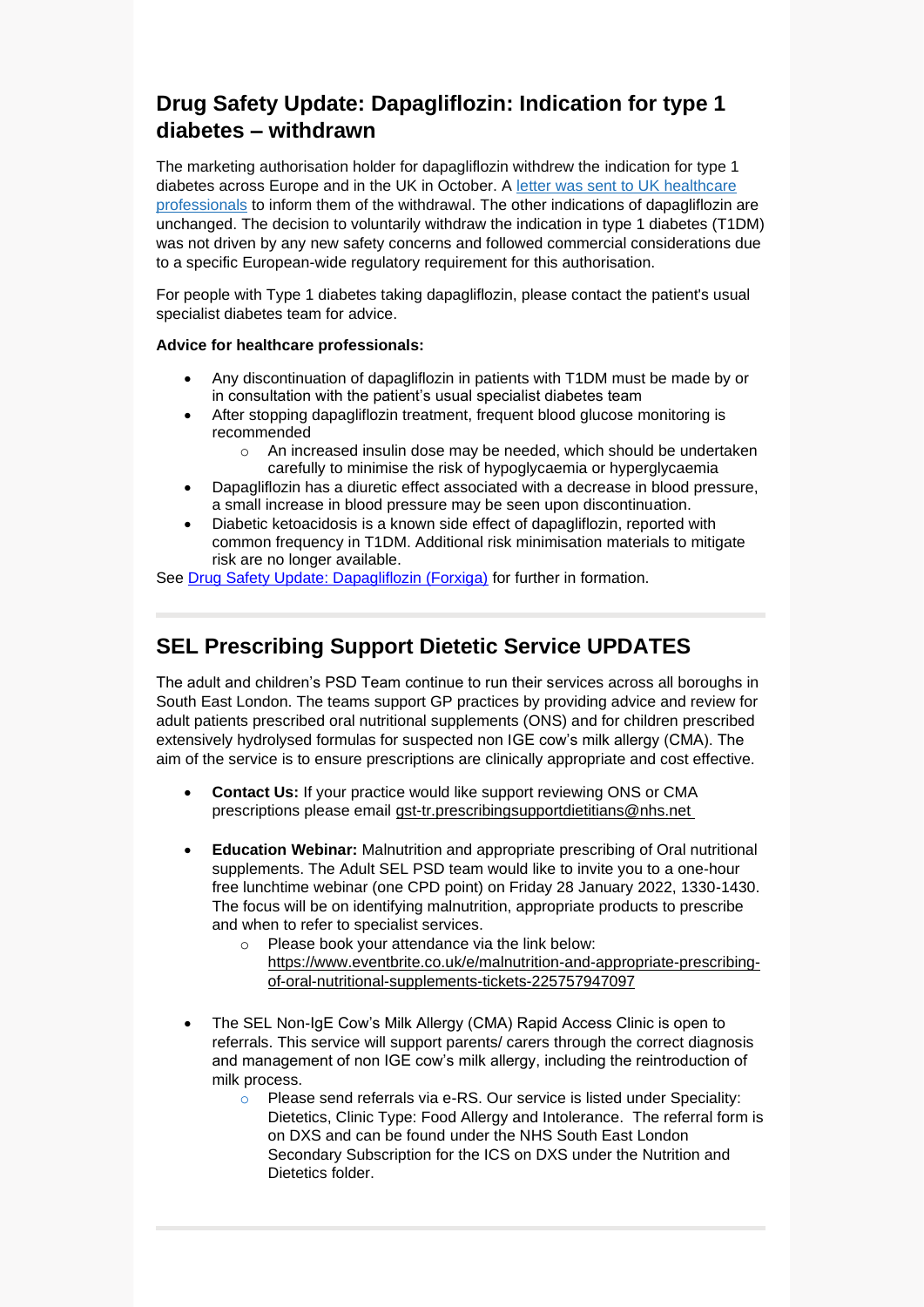# **Coordinate My Care - LDA Template Development Group**

The current CMC contract will end in London on the 31 March 2022 and [Better](https://www.better.care/) has been selected as London's development partner to provide the technical infrastructure to cocreate urgent care plans across London. Jessica Howe, Learning Disabilities and Vulnerabilities Specialist with London Ambulance Service is leading a working group to help develop a template specifically to incorporate the needs of people with learning disabilities and autistic people. She is seeking representation from GPs with an interest in LD and LD Acute Liaison Nurses to join the group. The next meeting is January 2022 14:00-15:00. Please direct all expressions of interest to [Jessica.howe6@nhs.net.](mailto:Jessica.howe6@nhs.net)

# **Fraud alert – fake invoices being sent to GP practices**

Read the alert [here.](https://selondonccg.nhs.uk/wp-content/uploads/2022/01/TIAA-Fraud-Alert-Fake-Invoices-Dec-2021.pdf)

# **Cancer updates**

# **Updated - South East London Cancer Alliance**

Please find below a link to the latest version of the update, which also includes FAQs for primary care on cancer services in south east London to support GPs and patients during the pandemic.

Cancer [updates for GPs \(22](https://selondonccg.nhs.uk/wp-content/uploads/2021/12/SEL-Cancer-Updates-FAQs-for-Primary-Care-22-Dec-2021-Copy.pdf) December 2021)

# **Online seminars, webinars and e-learning**

## **Upcoming NHSE/I events**

•

- **January – March 2022 (multiple dates).** [CPCS workshops with RPS & RCGP](https://generalpracticebulletin.cmail20.com/t/d-l-ahdkhhl-jumyuutz-yh/)
- **Thursday 13 January, 5pm – 6pm.** [General Practice webinar](https://generalpracticebulletin.cmail20.com/t/d-l-ahdkhhl-jumyuutz-yk/)
- **Wednesday 19 January, 12pm – 1pm.** [Transitional Safeguarding](https://generalpracticebulletin.cmail20.com/t/d-l-ahdkhhl-jumyuutz-jy/)
- **Wednesday 19 January, 1.30pm – 2.30pm.** [Social Prescribing Link Worker](https://generalpracticebulletin.cmail20.com/t/d-l-ahdkhhl-jumyuutz-jj/)  [Learning and Development Webinar Series: Tackling Health Inequalities](https://generalpracticebulletin.cmail20.com/t/d-l-ahdkhhl-jumyuutz-jj/)
- **Thursday 20 January, 12pm – 1pm.** [Sexual abuse and assault](https://generalpracticebulletin.cmail20.com/t/d-l-ahdkhhl-jumyuutz-jt/)
- **Friday 21 January, 12pm – 1pm.** [Online Abuse by Staff with Indecent Images](https://generalpracticebulletin.cmail20.com/t/d-l-ahdkhhl-jumyuutz-ji/)

**Wednesday 2 February, 9am – 12pm.** [Digital Health Innovation Collaborative –](https://generalpracticebulletin.cmail20.com/t/d-l-ahdkhhl-jumyuutz-jd/) [free online event](https://generalpracticebulletin.cmail20.com/t/d-l-ahdkhhl-jumyuutz-jd/)

# **New monthly update session for non-medical prescribers in SEL practices**